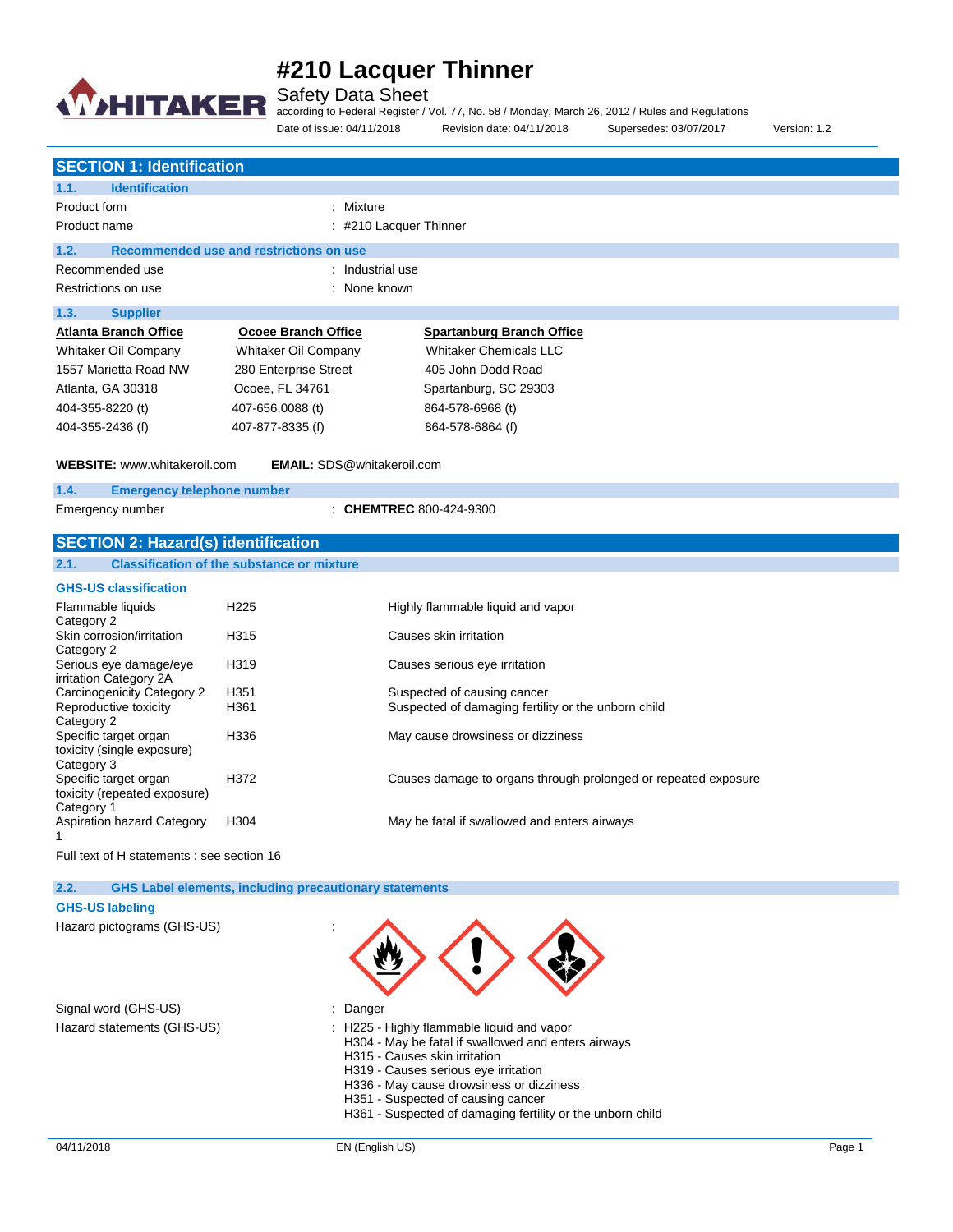## Safety Data Sheet

according to Federal Register / Vol. 77, No. 58 / Monday, March 26, 2012 / Rules and Regulations

|                                   | H372 - Causes damage to organs through prolonged or repeated exposure                                                                                                                                                                                                                                                                                                                                                                                                                                                                                                                                                                                                                                                                                                                                                                                                                                                                                                                                                                                                                                                                                                                                                                                                                                                                                                                                                                                                                                                                                                                                                                                                                                                                                                                                                                                                                                                                                                       |
|-----------------------------------|-----------------------------------------------------------------------------------------------------------------------------------------------------------------------------------------------------------------------------------------------------------------------------------------------------------------------------------------------------------------------------------------------------------------------------------------------------------------------------------------------------------------------------------------------------------------------------------------------------------------------------------------------------------------------------------------------------------------------------------------------------------------------------------------------------------------------------------------------------------------------------------------------------------------------------------------------------------------------------------------------------------------------------------------------------------------------------------------------------------------------------------------------------------------------------------------------------------------------------------------------------------------------------------------------------------------------------------------------------------------------------------------------------------------------------------------------------------------------------------------------------------------------------------------------------------------------------------------------------------------------------------------------------------------------------------------------------------------------------------------------------------------------------------------------------------------------------------------------------------------------------------------------------------------------------------------------------------------------------|
| Precautionary statements (GHS-US) | : P201 - Obtain special instructions before use<br>P202 - Do not handle until all safety precautions have been read and understood<br>P210 - Keep away from heat, hot surfaces, open flames, sparks. - No smoking<br>P233 - Keep container tightly closed<br>P240 - Ground/Bond container and receiving equipment<br>P241 - Use explosion-proof electrical, lighting, ventilating equipment<br>P242 - Use only non-sparking tools<br>P243 - Take precautionary measures against static discharge<br>P260 - Do not breathe dust, fume, gas, mist, spray, vapors<br>P261 - Avoid breathing dust, fume, gas, mist, spray, vapors<br>P264 - Wash Skin thoroughly after handling<br>P270 - Do not eat, drink or smoke when using this product<br>P271 - Use only outdoors or in a well-ventilated area<br>P280 - Wear protective gloves, protective clothing, eye protection, face protection<br>P301+P310 - If swallowed: Immediately call a POISON CENTER or doctor/physician<br>P302+P352 - IF ON SKIN: Wash with plenty of soap and water<br>P303+P361+P353 - If on skin (or hair): Take off immediately all contaminated clothing. Rinse<br>skin with water/shower<br>P304+P340 - If inhaled: Remove person to fresh air and keep comfortable for breathing<br>P305+P351+P338 - If in eyes: Rinse cautiously with water for several minutes. Remove contact<br>lenses, if present and easy to do. Continue rinsing<br>P308+P313 - If exposed or concerned: Get medical advice/attention<br>P312 - Call a POISON CENTER or doctor/physician if you feel unwell<br>P314 - Get medical advice/attention if you feel unwell<br>P331 - Do NOT induce vomiting<br>P332+P313 - If skin irritation occurs: Get medical advice/attention<br>P337+P313 - If eye irritation persists: Get medical advice/attention<br>P362+P364 - Take off contaminated clothing and wash it before reuse<br>P370+P378 - In case of fire: Use water fog, foam, dry chemical or carbon dioxide (CO2) to |
|                                   | extinguish                                                                                                                                                                                                                                                                                                                                                                                                                                                                                                                                                                                                                                                                                                                                                                                                                                                                                                                                                                                                                                                                                                                                                                                                                                                                                                                                                                                                                                                                                                                                                                                                                                                                                                                                                                                                                                                                                                                                                                  |
|                                   | P403+P233 - Store in a well-ventilated place. Keep container tightly closed<br>P403+P235 - Store in a well-ventilated place. Keep cool                                                                                                                                                                                                                                                                                                                                                                                                                                                                                                                                                                                                                                                                                                                                                                                                                                                                                                                                                                                                                                                                                                                                                                                                                                                                                                                                                                                                                                                                                                                                                                                                                                                                                                                                                                                                                                      |
|                                   | P405 - Store locked up<br>P501 - Dispose of contents/container in accordance with local, regional, national, and/or<br>international regulations.                                                                                                                                                                                                                                                                                                                                                                                                                                                                                                                                                                                                                                                                                                                                                                                                                                                                                                                                                                                                                                                                                                                                                                                                                                                                                                                                                                                                                                                                                                                                                                                                                                                                                                                                                                                                                           |

**2.3. Other hazards which do not result in classification**

### No additional information available

### **2.4. Unknown acute toxicity (GHS US)**

Not applicable

### **SECTION 3: Composition/Information on ingredients**

#### **3.1. Substances**

Not applicable

### **3.2. Mixtures**

| <b>Name</b>           | <b>Product identifier</b> | $\%$      | <b>GHS-US classification</b>                                                                                                                                                                                                                                     |
|-----------------------|---------------------------|-----------|------------------------------------------------------------------------------------------------------------------------------------------------------------------------------------------------------------------------------------------------------------------|
| Toluene               | (CAS-No.) 108-88-3        | $48 - 55$ | Flam. Lig. 2, H225<br>Skin Irrit. 2, H315<br>Repr. 2, H361<br>STOT SE 3, H336<br>STOT RE 2, H373<br>Asp. Tox. 1, H304<br>Aquatic Acute 2, H401                                                                                                                   |
| Acetone               | (CAS-No.) 67-64-1         | $28 - 35$ | Flam. Lig. 2, H225<br>Eye Irrit. 2A, H319<br>STOT SE 3, H336                                                                                                                                                                                                     |
| Isopropyl Alcohol 99% | (CAS-No.) 67-63-0         | $8 - 14$  | Flam. Lig. 2, H225<br>Eye Irrit. 2, H319<br>STOT SE 3, H336                                                                                                                                                                                                      |
| Xylene                | (CAS-No.) 1330-20-7       | $4 - 8$   | Flam. Lig. 3, H226<br>Acute Tox. 4 (Dermal), H312<br>Acute Tox. 4 (Inhalation), H332<br>Acute Tox. 4 (Inhalation:dust, mist), H332<br>Skin Irrit. 2, H315<br>Carc. 2, H351<br>STOT SE 3, H336<br>STOT RE 1, H372<br>Asp. Tox. 1, H304<br>Aquatic Chronic 2, H411 |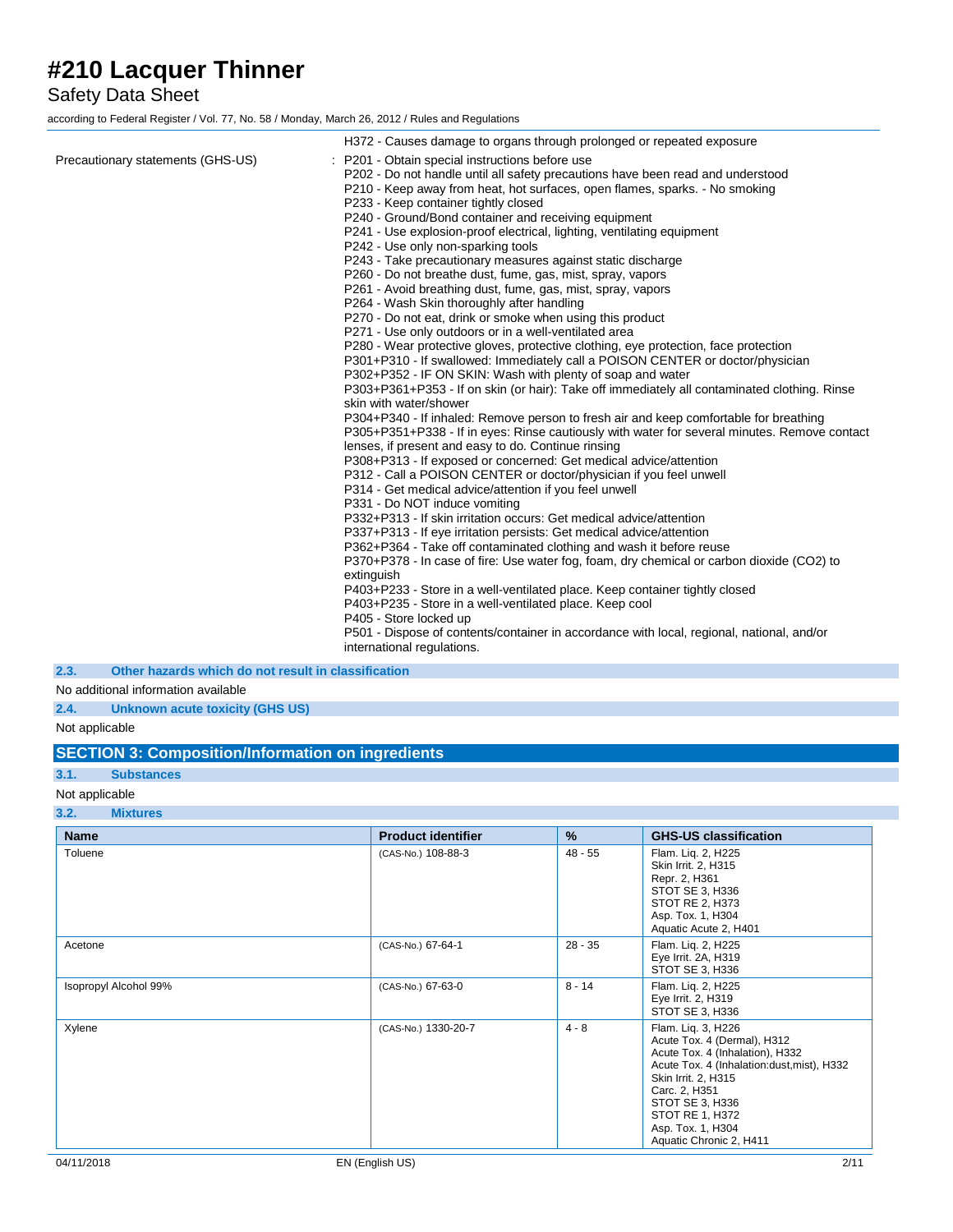# Safety Data Sheet

according to Federal Register / Vol. 77, No. 58 / Monday, March 26, 2012 / Rules and Regulations

| <b>Name</b>         | <b>Product identifier</b> | $\frac{9}{6}$ | <b>GHS-US classification</b>                                 |
|---------------------|---------------------------|---------------|--------------------------------------------------------------|
| Methyl Ethyl Ketone | (CAS-No.) 78-93-3         | < 2           | Flam. Lig. 2, H225<br>Eye Irrit. 2A, H319<br>STOT SE 3. H336 |

Full text of hazard classes and H-statements : see section 16

| <b>SECTION 4: First-aid measures</b>                                    |                                                                                                                                                                                     |
|-------------------------------------------------------------------------|-------------------------------------------------------------------------------------------------------------------------------------------------------------------------------------|
| 4.1.<br><b>Description of first aid measures</b>                        |                                                                                                                                                                                     |
| First-aid measures general                                              | : Call a physician immediately.                                                                                                                                                     |
| First-aid measures after inhalation                                     | Remove person to fresh air and keep comfortable for breathing.                                                                                                                      |
| First-aid measures after skin contact                                   | Rinse skin with water/shower. Remove/Take off immediately all contaminated clothing. If skin<br>irritation occurs: Get medical advice/attention.                                    |
| First-aid measures after eye contact                                    | : Rinse cautiously with water for several minutes. Remove contact lenses, if present and easy to<br>do. Continue rinsing. If eye irritation persists: Get medical advice/attention. |
| First-aid measures after ingestion                                      | : Do not induce vomiting. Call a physician immediately.                                                                                                                             |
| 4.2.<br>Most important symptoms and effects (acute and delayed)         |                                                                                                                                                                                     |
| Symptoms/effects                                                        | : May cause drowsiness or dizziness.                                                                                                                                                |
| Symptoms/effects after skin contact                                     | : Irritation.                                                                                                                                                                       |
| Symptoms/effects after eye contact                                      | : Eye irritation.                                                                                                                                                                   |
| Symptoms/effects after ingestion                                        | : Risk of lung edema.                                                                                                                                                               |
| 4.3.<br>Immediate medical attention and special treatment, if necessary |                                                                                                                                                                                     |
| Treat symptomatically.                                                  |                                                                                                                                                                                     |
| <b>SECTION 5: Fire-fighting measures</b>                                |                                                                                                                                                                                     |
| 5.1.<br>Suitable (and unsuitable) extinguishing media                   |                                                                                                                                                                                     |
| Suitable extinguishing media                                            | : Water spray. Dry powder. Foam. Carbon dioxide.                                                                                                                                    |
| 5.2.<br>Specific hazards arising from the chemical                      |                                                                                                                                                                                     |
| Fire hazard                                                             | : Highly flammable liquid and vapor.                                                                                                                                                |
| Reactivity                                                              | . Highly flammable liquid and vapor.                                                                                                                                                |
| 5.3.<br>Special protective equipment and precautions for fire-fighters  |                                                                                                                                                                                     |
| Protection during firefighting                                          | : Do not attempt to take action without suitable protective equipment. Self-contained breathing<br>apparatus. Complete protective clothing.                                         |
| <b>SECTION 6: Accidental release measures</b>                           |                                                                                                                                                                                     |
| 6.1.                                                                    | Personal precautions, protective equipment and emergency procedures                                                                                                                 |
| 6.1.1.                                                                  |                                                                                                                                                                                     |
| For non-emergency personnel<br><b>Emergency procedures</b>              | : Ventilate spillage area. No open flames, no sparks, and no smoking. Do not breathe                                                                                                |
|                                                                         | dust/fume/gas/mist/vapors/spray. Avoid contact with skin and eyes.                                                                                                                  |
| 6.1.2.<br>For emergency responders                                      |                                                                                                                                                                                     |
| Protective equipment                                                    | Do not attempt to take action without suitable protective equipment. For further information<br>refer to section 8: "Exposure controls/personal protection".                        |
| 6.2.<br><b>Environmental precautions</b>                                |                                                                                                                                                                                     |
| Avoid release to the environment.                                       |                                                                                                                                                                                     |
| 6.3.<br>Methods and material for containment and cleaning up            |                                                                                                                                                                                     |
| Methods for cleaning up                                                 | Take up liquid spill into absorbent material. Notify authorities if product enters sewers or public<br>waters.                                                                      |
| Other information                                                       | : Dispose of materials or solid residues at an authorized site.                                                                                                                     |
| 6.4.<br><b>Reference to other sections</b>                              |                                                                                                                                                                                     |
| For further information refer to section 13.                            |                                                                                                                                                                                     |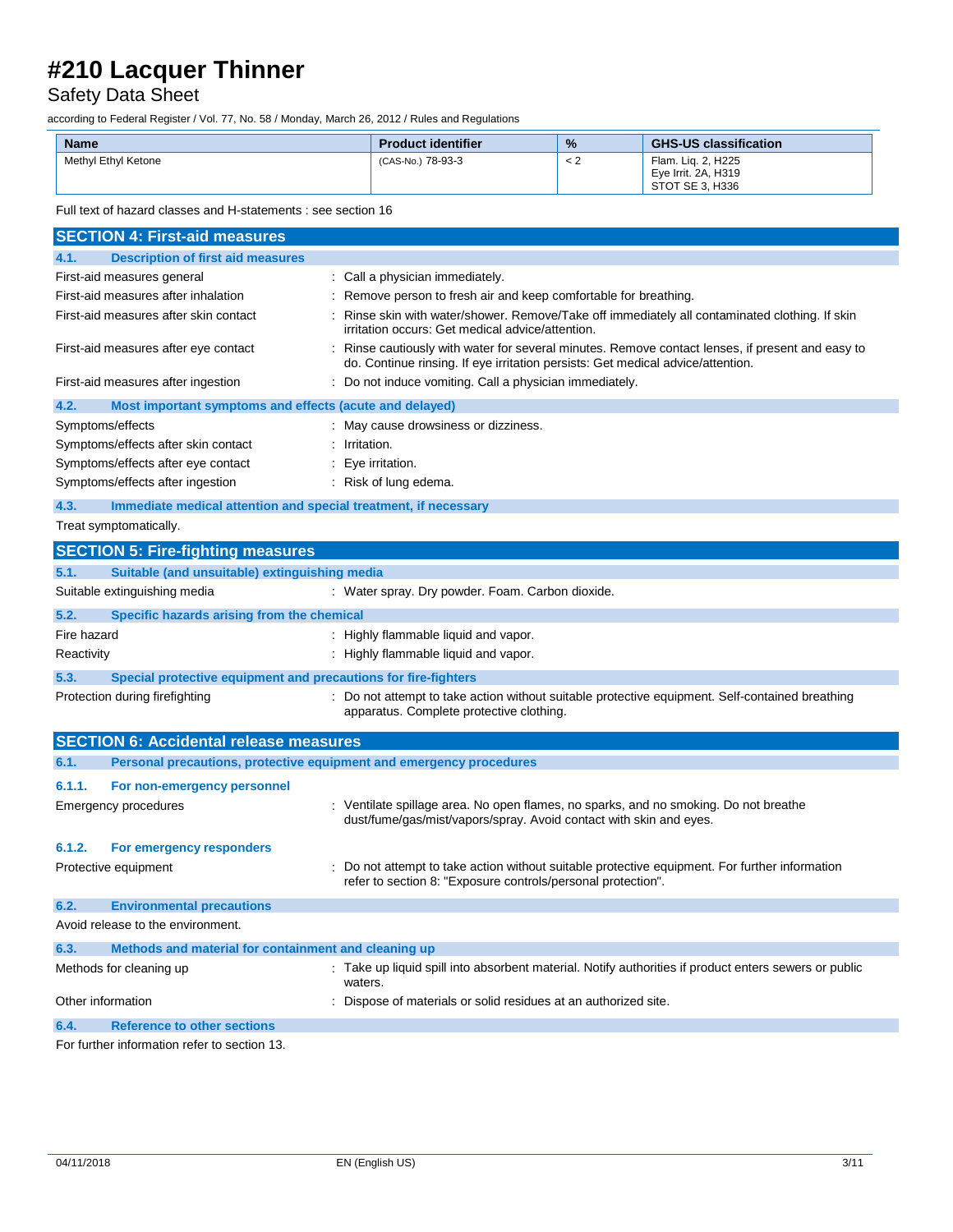Safety Data Sheet

according to Federal Register / Vol. 77, No. 58 / Monday, March 26, 2012 / Rules and Regulations

| <b>SECTION 7: Handling and storage</b>                               |                                                                                                                                                                                                                                                                                                                                                                                                                                                                                                                                                                                                                                |
|----------------------------------------------------------------------|--------------------------------------------------------------------------------------------------------------------------------------------------------------------------------------------------------------------------------------------------------------------------------------------------------------------------------------------------------------------------------------------------------------------------------------------------------------------------------------------------------------------------------------------------------------------------------------------------------------------------------|
| <b>Precautions for safe handling</b><br>7.1.                         |                                                                                                                                                                                                                                                                                                                                                                                                                                                                                                                                                                                                                                |
| Precautions for safe handling                                        | : Keep away from heat, hot surfaces, sparks, open flames and other ignition sources. No<br>smoking. Ground/bond container and receiving equipment. Use only non-sparking tools. Take<br>precautionary measures against static discharge. Flammable vapors may accumulate in the<br>container. Use explosion-proof equipment. Wear personal protective equipment. Obtain special<br>instructions before use. Do not handle until all safety precautions have been read and<br>understood. Do not breathe dust/fume/gas/mist/vapors/spray. Use only outdoors or in a well-<br>ventilated area. Avoid contact with skin and eyes. |
| Hygiene measures                                                     | : Wash contaminated clothing before reuse. Do not eat, drink or smoke when using this product.<br>Always wash hands after handling the product.                                                                                                                                                                                                                                                                                                                                                                                                                                                                                |
| 7.2.<br>Conditions for safe storage, including any incompatibilities |                                                                                                                                                                                                                                                                                                                                                                                                                                                                                                                                                                                                                                |
| <b>Technical measures</b>                                            | : Ground/bond container and receiving equipment.                                                                                                                                                                                                                                                                                                                                                                                                                                                                                                                                                                               |

Storage conditions **in a well-ventilated place.** Keep cool. Keep container tightly closed. Store locked up.

## **SECTION 8: Exposure controls/personal protection**

| 8.1.<br><b>Control parameters</b> |                                     |                              |  |
|-----------------------------------|-------------------------------------|------------------------------|--|
| <b>Acetone (67-64-1)</b>          |                                     |                              |  |
| <b>ACGIH</b>                      | Local name                          | Acetone                      |  |
| <b>ACGIH</b>                      | ACGIH TWA (ppm)                     | 250 ppm                      |  |
| <b>ACGIH</b>                      | ACGIH STEL (ppm)                    | 500 ppm                      |  |
| <b>ACGIH</b>                      | Remark (ACGIH)                      | eye irr; CNS impair; BEI     |  |
| <b>OSHA</b>                       | OSHA PEL (TWA) (mg/m <sup>3</sup> ) | 2400 mg/m <sup>3</sup>       |  |
| <b>OSHA</b>                       | OSHA PEL (TWA) (ppm)                | 1000 ppm                     |  |
| Isopropyl Alcohol 99% (67-63-0)   |                                     |                              |  |
| <b>ACGIH</b>                      | ACGIH TWA (ppm)                     | $200$ ppm                    |  |
| <b>ACGIH</b>                      | ACGIH STEL (ppm)                    | 400 ppm                      |  |
| Methyl Ethyl Ketone (78-93-3)     |                                     |                              |  |
| <b>ACGIH</b>                      | ACGIH TWA (ppm)                     | 200 ppm                      |  |
| <b>ACGIH</b>                      | ACGIH STEL (ppm)                    | 300 ppm                      |  |
| Toluene (108-88-3)                |                                     |                              |  |
| <b>ACGIH</b>                      | Local name                          | Toluene                      |  |
| <b>ACGIH</b>                      | ACGIH TWA (ppm)                     | 20 ppm                       |  |
| <b>ACGIH</b>                      | Remark (ACGIH)                      | Visual impair; female repro; |  |
| <b>OSHA</b>                       | Remark (OSHA)                       | (2) See Table Z-2.           |  |
| Xylene (1330-20-7)                |                                     |                              |  |
| <b>ACGIH</b>                      | Local name                          | Xylene                       |  |
| <b>ACGIH</b>                      | ACGIH TWA (ppm)                     | $100$ ppm                    |  |
| <b>ACGIH</b>                      | ACGIH STEL (ppm)                    | $150$ ppm                    |  |
| <b>ACGIH</b>                      | Remark (ACGIH)                      | URT & eye irr; CNS impair    |  |
| <b>OSHA</b>                       | OSHA PEL (TWA) (mg/m <sup>3</sup> ) | 435 mg/m <sup>3</sup>        |  |
| <b>OSHA</b>                       | OSHA PEL (TWA) (ppm)                | $100$ ppm                    |  |

#### **8.2. Appropriate engineering controls**

- 
- Appropriate engineering controls : Ensure good ventilation of the work station.
- 
- Environmental exposure controls : Avoid release to the environment.

### **8.3. Individual protection measures/Personal protective equipment**

**Hand protection:**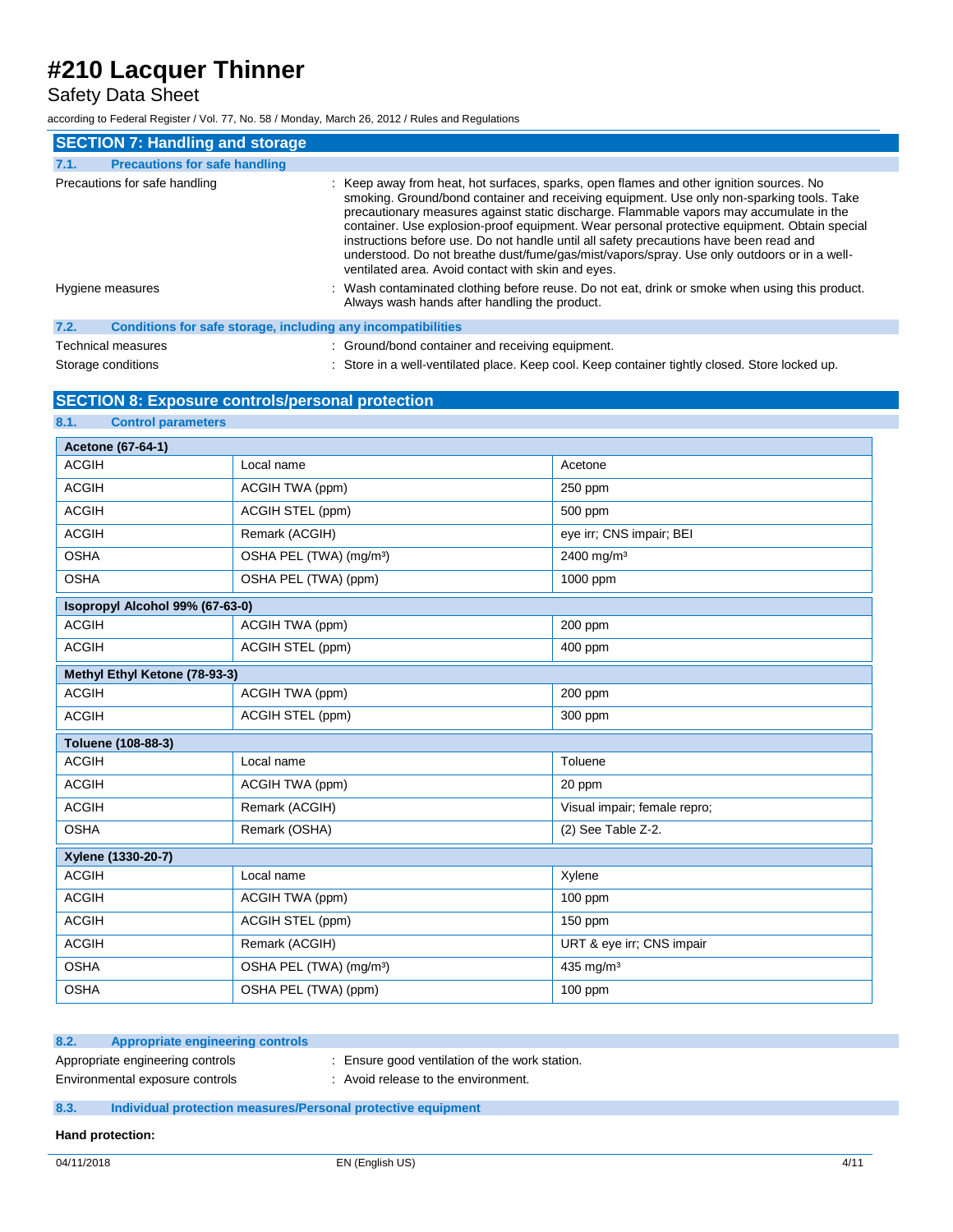## Safety Data Sheet

according to Federal Register / Vol. 77, No. 58 / Monday, March 26, 2012 / Rules and Regulations

### Protective gloves

#### **Eye protection:**

Safety glasses

#### **Skin and body protection:**

Wear suitable protective clothing

#### **Respiratory protection:**

Wear respiratory protection

| <b>SECTION 9: Physical and chemical properties</b>            |                                                                                                                                                                                                                                                                                              |  |
|---------------------------------------------------------------|----------------------------------------------------------------------------------------------------------------------------------------------------------------------------------------------------------------------------------------------------------------------------------------------|--|
| Information on basic physical and chemical properties<br>9.1. |                                                                                                                                                                                                                                                                                              |  |
| Physical state                                                | : Liquid                                                                                                                                                                                                                                                                                     |  |
| Color                                                         | : Mixture contains one or more component(s) which have the following color(s):<br>Colorless                                                                                                                                                                                                  |  |
| Odor                                                          | There may be no odour warning properties, odor is subjective and inadequate to warn of<br>overexposure.<br>Mixture contains one or more component(s) which have the following odor:<br>Aromatic odor Sweet odor Fruity odor Pleasant odor Alcohol odor Stuffy odor Mild odor<br>Acetone odor |  |
| Odor threshold                                                | : No data available                                                                                                                                                                                                                                                                          |  |
| рH                                                            | : No data available                                                                                                                                                                                                                                                                          |  |
| Melting point                                                 | : Not applicable                                                                                                                                                                                                                                                                             |  |
| Freezing point                                                | : No data available                                                                                                                                                                                                                                                                          |  |
| Boiling point                                                 | : 194 °F                                                                                                                                                                                                                                                                                     |  |
| Flash point                                                   | : 39 °F                                                                                                                                                                                                                                                                                      |  |
| Relative evaporation rate (butyl acetate=1)                   | : No data available                                                                                                                                                                                                                                                                          |  |
| Flammability (solid, gas)                                     | : Not applicable.                                                                                                                                                                                                                                                                            |  |
| Vapor pressure                                                | : No data available                                                                                                                                                                                                                                                                          |  |
| Relative vapor density at 20 °C                               | No data available                                                                                                                                                                                                                                                                            |  |
| Relative density                                              | : No data available                                                                                                                                                                                                                                                                          |  |
| Specific gravity / density                                    | : 0.81                                                                                                                                                                                                                                                                                       |  |
| Solubility                                                    | : No data available                                                                                                                                                                                                                                                                          |  |
| Log Pow                                                       | : No data available                                                                                                                                                                                                                                                                          |  |
| Auto-ignition temperature                                     | 269 °F                                                                                                                                                                                                                                                                                       |  |
| Decomposition temperature                                     | : No data available                                                                                                                                                                                                                                                                          |  |
| Viscosity, kinematic                                          | No data available                                                                                                                                                                                                                                                                            |  |
| Viscosity, dynamic                                            | : No data available                                                                                                                                                                                                                                                                          |  |
| <b>Explosion limits</b>                                       | : No data available                                                                                                                                                                                                                                                                          |  |
| <b>Explosive properties</b>                                   | No data available                                                                                                                                                                                                                                                                            |  |
| Oxidizing properties                                          | : No data available                                                                                                                                                                                                                                                                          |  |
| <b>Other information</b><br>9.2.                              |                                                                                                                                                                                                                                                                                              |  |
| No additional information available                           |                                                                                                                                                                                                                                                                                              |  |
| <b>SECTION 10: Stability and reactivity</b>                   |                                                                                                                                                                                                                                                                                              |  |
| 10.1.<br><b>Reactivity</b>                                    |                                                                                                                                                                                                                                                                                              |  |

Highly flammable liquid and vapor.

**10.2. Chemical stability**

Stable under normal conditions.

#### **10.3. Possibility of hazardous reactions**

No dangerous reactions known under normal conditions of use.

#### **10.4. Conditions to avoid**

Avoid contact with hot surfaces. Heat. No flames, no sparks. Eliminate all sources of ignition.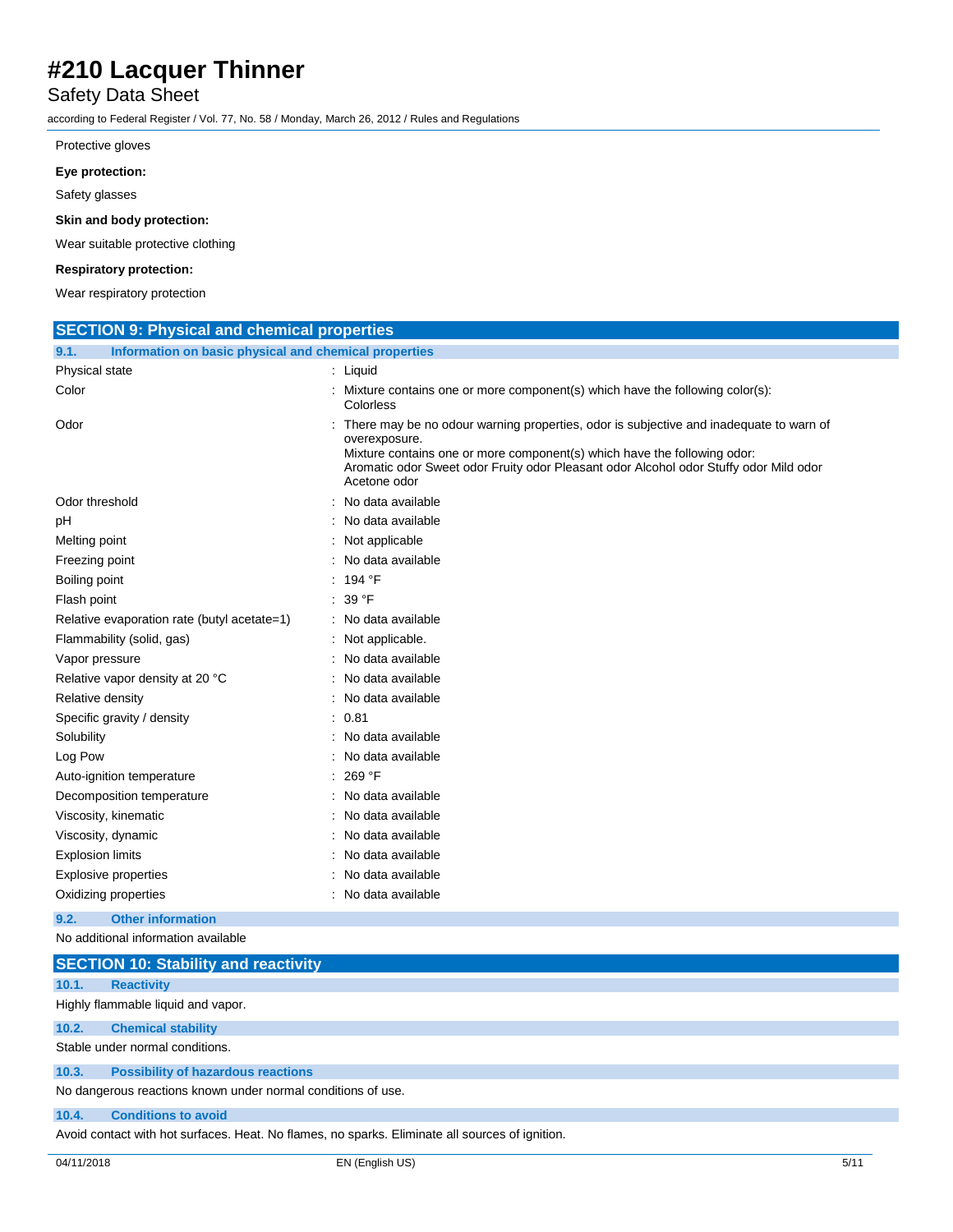## Safety Data Sheet

according to Federal Register / Vol. 77, No. 58 / Monday, March 26, 2012 / Rules and Regulations

## **10.5. Incompatible materials**

#### No additional information available

#### **10.6. Hazardous decomposition products**

Under normal conditions of storage and use, hazardous decomposition products should not be produced.

| <b>SECTION 11: Toxicological information</b>          |                                                                                                                          |  |
|-------------------------------------------------------|--------------------------------------------------------------------------------------------------------------------------|--|
| 11.1.<br>Information on toxicological effects         |                                                                                                                          |  |
| Acute toxicity                                        | : Not classified                                                                                                         |  |
| <b>Acetone (67-64-1)</b>                              |                                                                                                                          |  |
| LD50 oral rat                                         | 5800 mg/kg (Equivalent or similar to OECD 401, Rat, Female, Experimental value)                                          |  |
| LD50 dermal rabbit                                    | 20000 mg/kg (Equivalent or similar to OECD 402, Rabbit, Male, Experimental value)                                        |  |
| LC50 inhalation rat (mg/l)                            | 76 mg/l (Other, 4 h, Rat, Female, Experimental value)                                                                    |  |
| ATE US (oral)                                         | 5800 mg/kg body weight                                                                                                   |  |
| ATE US (dermal)                                       | 20000 mg/kg body weight                                                                                                  |  |
| ATE US (gases)                                        | 30000 ppmV/4h                                                                                                            |  |
| ATE US (vapors)                                       | 71 mg/l/4h                                                                                                               |  |
| ATE US (dust, mist)                                   | 71 mg/l/4h                                                                                                               |  |
| Isopropyl Alcohol 99% (67-63-0)                       |                                                                                                                          |  |
| LD50 oral rat                                         | 5840 mg/kg body weight (Equivalent or similar to OECD 401, Rat, Experimental value)                                      |  |
| LD50 dermal rabbit                                    | 16400 ml/kg (Equivalent or similar to OECD 402, 24 h, Rabbit, Experimental value)                                        |  |
| LC50 inhalation rat (ppm)                             | > 10000 ppm (Equivalent or similar to OECD 403, 6 h, Rat, Male/female, Experimental value)                               |  |
| ATE US (oral)                                         | 5840 mg/kg body weight                                                                                                   |  |
| ATE US (dermal)                                       | 13120 mg/kg body weight                                                                                                  |  |
| Methyl Ethyl Ketone (78-93-3)                         |                                                                                                                          |  |
| LD50 oral rat                                         | 2193 mg/kg body weight (Equivalent or similar to OECD 423, Rat, Male/female, Read-across)                                |  |
| LD50 dermal rabbit                                    | > 10 ml/kg (Equivalent or similar to OECD 402, 24 h, Rabbit, Male, Experimental value)                                   |  |
| Toluene (108-88-3)                                    |                                                                                                                          |  |
| LD50 oral rat                                         | 5580 mg/kg body weight (Equivalent or similar to EU Method B.1: Acute Toxicity (Oral), Rat,<br>Male, Experimental value) |  |
| LD50 dermal rabbit                                    | > 5000 mg/kg body weight (Other, 24 h, Rabbit, Male, Experimental value)                                                 |  |
| LC50 inhalation rat (mg/l)                            | 25.7 mg/l air (Equivalent or similar to OECD 403, 4 h, Rat, Male, Experimental value)                                    |  |
| ATE US (dermal)                                       | 12223 mg/kg body weight                                                                                                  |  |
| Xylene (1330-20-7)                                    |                                                                                                                          |  |
| ATE US (dermal)                                       | 1100 mg/kg body weight                                                                                                   |  |
| ATE US (gases)                                        | 4500 ppmV/4h                                                                                                             |  |
| ATE US (vapors)                                       | 11 mg/l/4h                                                                                                               |  |
| ATE US (dust, mist)                                   | $1.5$ mg/l/4h                                                                                                            |  |
| Skin corrosion/irritation                             | : Causes skin irritation.                                                                                                |  |
| Serious eye damage/irritation                         | Causes serious eye irritation.                                                                                           |  |
| Respiratory or skin sensitization                     | Not classified                                                                                                           |  |
| Germ cell mutagenicity                                | Not classified                                                                                                           |  |
| Carcinogenicity                                       | Suspected of causing cancer.                                                                                             |  |
| Isopropyl Alcohol 99% (67-63-0)                       |                                                                                                                          |  |
| IARC group                                            | 3 - Not classifiable                                                                                                     |  |
| Xylene (1330-20-7)                                    |                                                                                                                          |  |
| IARC group                                            | 3 - Not classifiable                                                                                                     |  |
| Reproductive toxicity                                 | Suspected of damaging fertility or the unborn child.                                                                     |  |
| Specific target organ toxicity - single exposure      | : May cause drowsiness or dizziness.                                                                                     |  |
| Specific target organ toxicity - repeated<br>exposure | : Causes damage to organs through prolonged or repeated exposure.                                                        |  |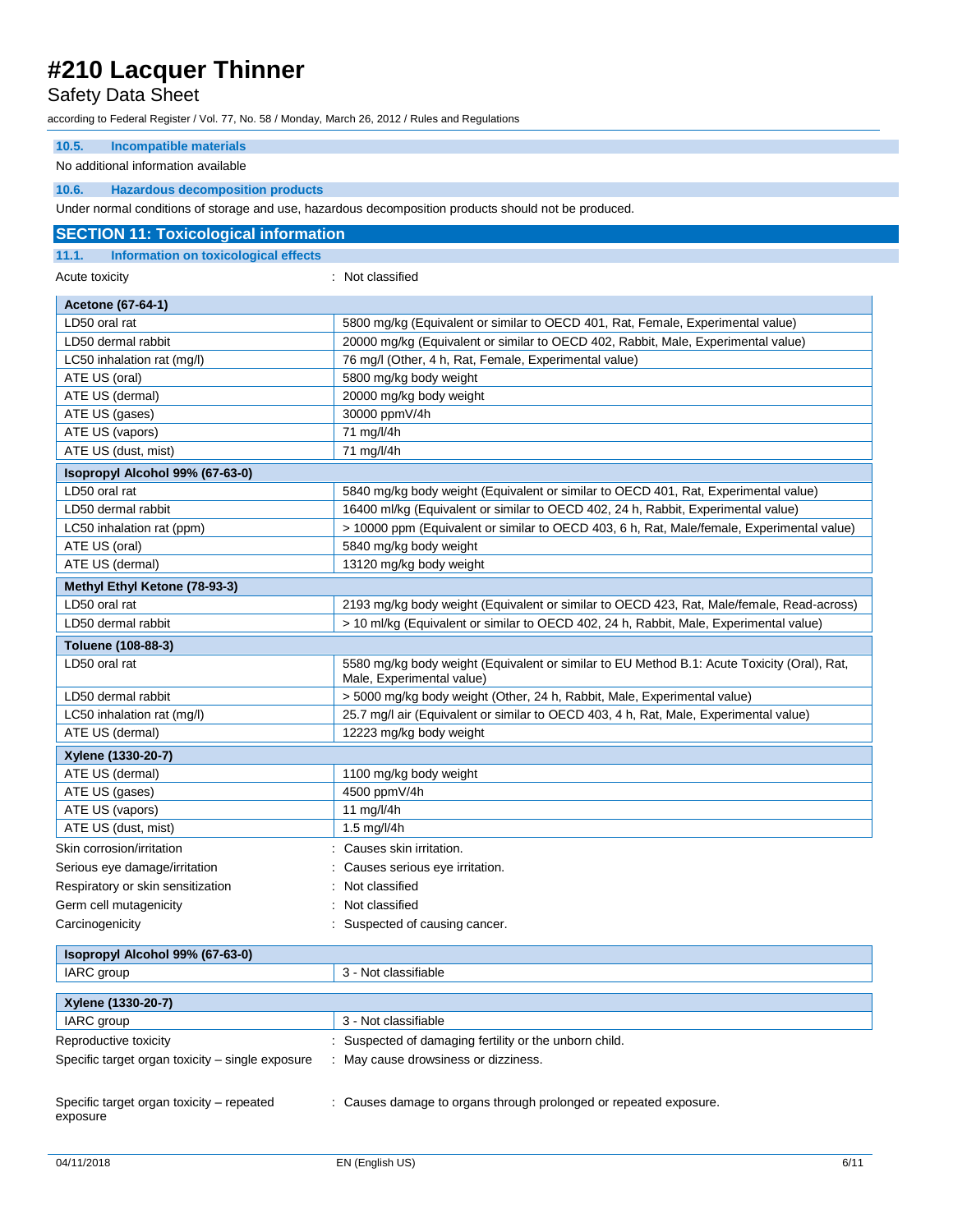# Safety Data Sheet

according to Federal Register / Vol. 77, No. 58 / Monday, March 26, 2012 / Rules and Regulations

| Aspiration hazard                   | : May be fatal if swallowed and enters airways. |
|-------------------------------------|-------------------------------------------------|
| Symptoms/effects                    | : May cause drowsiness or dizziness.            |
| Symptoms/effects after skin contact | Irritation.                                     |
| Symptoms/effects after eye contact  | : Eye irritation.                               |
| Symptoms/effects after ingestion    | Risk of lung edema.                             |

| <b>SECTION 12: Ecological information</b> |                                                                                                                                              |
|-------------------------------------------|----------------------------------------------------------------------------------------------------------------------------------------------|
| <b>Toxicity</b><br>12.1.                  |                                                                                                                                              |
| Ecology - general                         | : The product is not considered harmful to aguatic organisms or to cause long-term adverse<br>effects in the environment.                    |
| <b>Acetone (67-64-1)</b>                  |                                                                                                                                              |
| LC50 fish 1                               | 5540 mg/l (EU Method C.1, 96 h, Salmo gairdneri, Static system, Fresh water, Experimental<br>value)                                          |
| Isopropyl Alcohol 99% (67-63-0)           |                                                                                                                                              |
| LC50 fish 1                               | 9640 - 10000 mg/l (Equivalent or similar to OECD 203, 96 h, Pimephales promelas, Flow-<br>through system, Fresh water, Experimental value)   |
| Methyl Ethyl Ketone (78-93-3)             |                                                                                                                                              |
| LC50 fish 1                               | 2993 mg/l (OECD 203: Fish, Acute Toxicity Test, 96 h, Pimephales promelas, Static system,<br>Fresh water, Experimental value)                |
| EC50 Daphnia 1                            | 308 mg/l (OECD 202: Daphnia sp. Acute Immobilisation Test, 48 h, Daphnia magna, Static<br>system, Fresh water, Experimental value)           |
| ErC50 (algae)                             | 1972 mg/l (OECD 201: Alga, Growth Inhibition Test, 72 h, Pseudokirchneriella subcapitata,<br>Static system, Fresh water, Experimental value) |
| Toluene (108-88-3)                        |                                                                                                                                              |
| LC50 fish 1                               | 5.5 mg/l (96 h, Oncorhynchus kisutch, Flow-through system, Fresh water, Experimental value)                                                  |

### **12.2. Persistence and degradability**

| <b>Acetone (67-64-1)</b>        |                                                                                                                     |  |
|---------------------------------|---------------------------------------------------------------------------------------------------------------------|--|
| Persistence and degradability   | Biodegradable in the soil. Biodegradable in the soil under anaerobic conditions. Readily<br>biodegradable in water. |  |
| Biochemical oxygen demand (BOD) | 1.43 g $O2$ /g substance                                                                                            |  |
| Chemical oxygen demand (COD)    | 1.92 g $O2$ /g substance                                                                                            |  |
| ThOD                            | 2.2 g $O2$ /g substance                                                                                             |  |
| BOD (% of ThOD)                 | 0.872 (20 day(s), Literature study)                                                                                 |  |
| Isopropyl Alcohol 99% (67-63-0) |                                                                                                                     |  |
| Persistence and degradability   | Biodegradable in the soil. Biodegradable in the soil under anaerobic conditions. Readily<br>biodegradable in water. |  |
| Biochemical oxygen demand (BOD) | 1.19 g $O2$ /g substance                                                                                            |  |
| Chemical oxygen demand (COD)    | 2.23 g $O2$ /g substance                                                                                            |  |
| <b>ThOD</b>                     | 2.4 g $O2$ /g substance                                                                                             |  |
| Methyl Ethyl Ketone (78-93-3)   |                                                                                                                     |  |
| Persistence and degradability   | Biodegradable in the soil. Biodegradable in the soil under anaerobic conditions. Readily<br>biodegradable in water. |  |
| Biochemical oxygen demand (BOD) | 2.03 g $O2$ /g substance                                                                                            |  |
| Chemical oxygen demand (COD)    | 2.31 g $O2$ /g substance                                                                                            |  |
| ThOD                            | 2.44 g $O2$ /g substance                                                                                            |  |
| Toluene (108-88-3)              |                                                                                                                     |  |
| Persistence and degradability   | Biodegradable in the soil. Readily biodegradable in water.                                                          |  |
| Biochemical oxygen demand (BOD) | 2.15 g $O2$ /g substance                                                                                            |  |
| Chemical oxygen demand (COD)    | 2.52 g $O2$ /g substance                                                                                            |  |
| ThOD                            | 3.13 g $O2$ /g substance                                                                                            |  |
| BOD (% of ThOD)                 | 0.69                                                                                                                |  |

### **12.3. Bioaccumulative potential**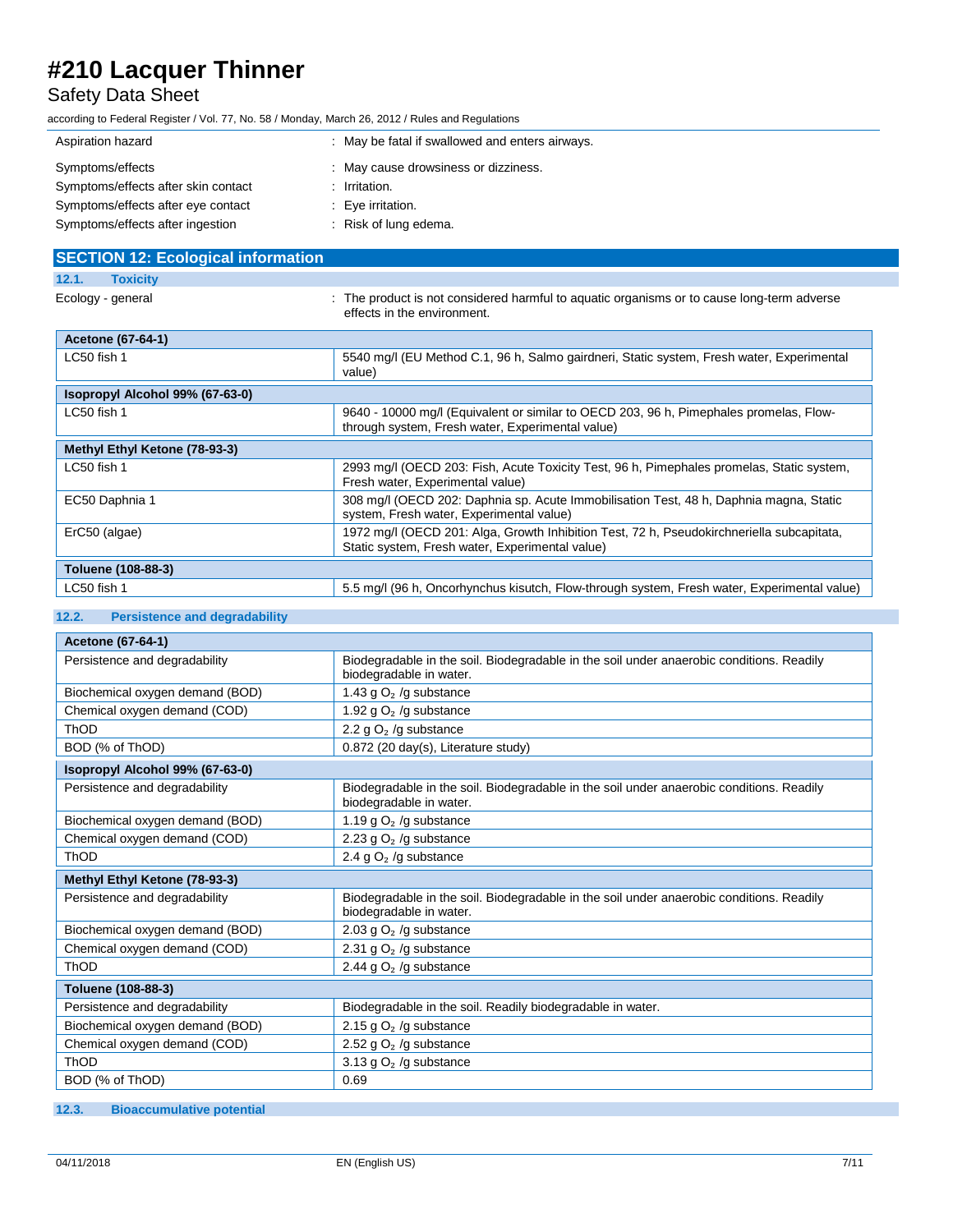# Safety Data Sheet

according to Federal Register / Vol. 77, No. 58 / Monday, March 26, 2012 / Rules and Regulations

| Acetone (67-64-1)               |                                                                                                              |  |  |  |
|---------------------------------|--------------------------------------------------------------------------------------------------------------|--|--|--|
| BCF fish 1                      | $0.69$ (Pisces)                                                                                              |  |  |  |
| BCF other aquatic organisms 1   | 3 (BCFWIN, Calculated value)                                                                                 |  |  |  |
| Log Pow                         | $-0.24$ (Test data)                                                                                          |  |  |  |
| Bioaccumulative potential       | Not bioaccumulative.                                                                                         |  |  |  |
| Isopropyl Alcohol 99% (67-63-0) |                                                                                                              |  |  |  |
| Log Pow                         | 0.05 (Weight of evidence approach, 25 °C)                                                                    |  |  |  |
| Bioaccumulative potential       | Low potential for bioaccumulation (Log Kow $<$ 4).                                                           |  |  |  |
| Methyl Ethyl Ketone (78-93-3)   |                                                                                                              |  |  |  |
| Log Pow                         | 0.3 (Experimental value, OECD 117: Partition Coefficient (n-octanol/water), HPLC method, 40<br>$^{\circ}$ C) |  |  |  |
| Bioaccumulative potential       | Low potential for bioaccumulation (Log Kow $<$ 4).                                                           |  |  |  |
| Toluene (108-88-3)              |                                                                                                              |  |  |  |
| BCF fish 1                      | 90 (72 h, Leuciscus idus, Static system, Fresh water, Experimental value)                                    |  |  |  |
| Log Pow                         | 2.73 (Experimental value, 20 °C)                                                                             |  |  |  |
| Bioaccumulative potential       | Low potential for bioaccumulation (BCF $<$ 500).                                                             |  |  |  |

### **12.4. Mobility in soil**

| <b>Acetone (67-64-1)</b>        |                                                        |  |  |  |
|---------------------------------|--------------------------------------------------------|--|--|--|
| Surface tension                 | $0.0237$ N/m                                           |  |  |  |
| Ecology - soil                  | No (test) data on mobility of the substance available. |  |  |  |
| Isopropyl Alcohol 99% (67-63-0) |                                                        |  |  |  |
| Surface tension                 | $0.021$ N/m (25 °C)                                    |  |  |  |
| Ecology - soil                  | No (test) data on mobility of the substance available. |  |  |  |
| Methyl Ethyl Ketone (78-93-3)   |                                                        |  |  |  |
| Surface tension                 | 0.024 N/m (20 $°C$ )                                   |  |  |  |
| Log Koc                         | 1.53 (log Koc, Calculated value)                       |  |  |  |
| Ecology - soil                  | Highly mobile in soil. Slightly harmful to plants.     |  |  |  |
| <b>Toluene (108-88-3)</b>       |                                                        |  |  |  |
| Surface tension                 | 27.73 N/m (25 °C)                                      |  |  |  |
| Ecology - soil                  | Low potential for adsorption in soil.                  |  |  |  |

### **12.5. Other adverse effects**

No additional information available

| <b>SECTION 13: Disposal considerations</b> |                                                                                               |
|--------------------------------------------|-----------------------------------------------------------------------------------------------|
| 13.1.<br><b>Disposal methods</b>           |                                                                                               |
| Waste treatment methods                    | : Dispose of contents/container in accordance with licensed collector's sorting instructions. |
| Additional information                     | : Flammable vapors may accumulate in the container.                                           |
| <b>SECTION 14: Transport information</b>   |                                                                                               |
| <b>Department of Transportation (DOT)</b>  |                                                                                               |
| In accordance with DOT                     |                                                                                               |

| Transport document description | : UN1263 Paint related material, 3, II                          |
|--------------------------------|-----------------------------------------------------------------|
| UN-No.(DOT)                    | : UN1263                                                        |
| Proper Shipping Name (DOT)     | : Paint related material                                        |
| Class (DOT)                    | : 3 - Class 3 - Flammable and combustible liquid 49 CFR 173.120 |
| Packing group (DOT)            | : II - Medium Danger                                            |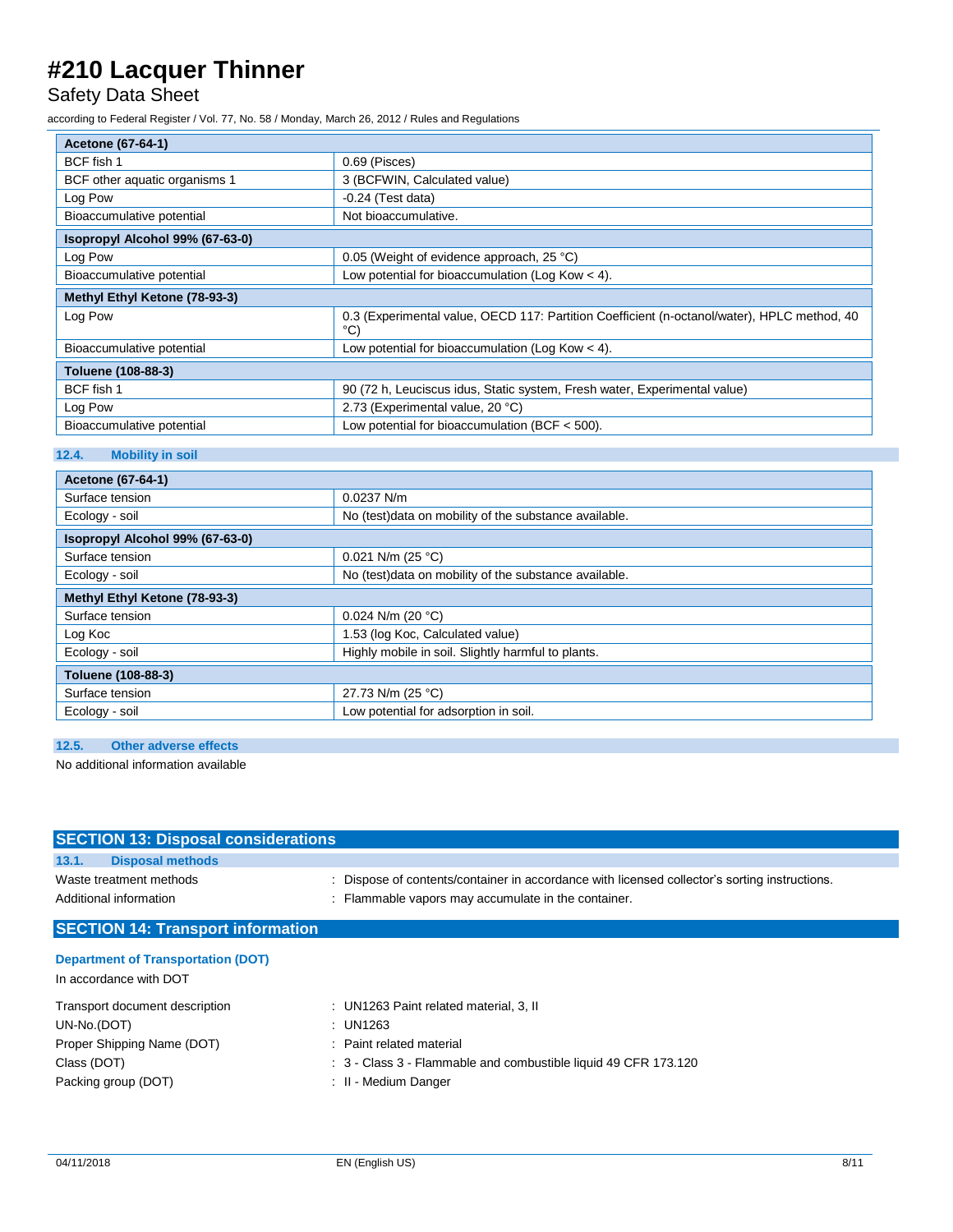# Safety Data Sheet

according to Federal Register / Vol. 77, No. 58 / Monday, March 26, 2012 / Rules and Regulations

| Hazard labels (DOT)                                                                                                    | : 3 - Flammable liquid                                                                                                                                                                                                                                                                                                                                                                                                                                                                                                                                                                                                                                                                                                                                                                                                                                                                                                                                                                                                                                                                                                                                                                                                                                                                                         |
|------------------------------------------------------------------------------------------------------------------------|----------------------------------------------------------------------------------------------------------------------------------------------------------------------------------------------------------------------------------------------------------------------------------------------------------------------------------------------------------------------------------------------------------------------------------------------------------------------------------------------------------------------------------------------------------------------------------------------------------------------------------------------------------------------------------------------------------------------------------------------------------------------------------------------------------------------------------------------------------------------------------------------------------------------------------------------------------------------------------------------------------------------------------------------------------------------------------------------------------------------------------------------------------------------------------------------------------------------------------------------------------------------------------------------------------------|
|                                                                                                                        |                                                                                                                                                                                                                                                                                                                                                                                                                                                                                                                                                                                                                                                                                                                                                                                                                                                                                                                                                                                                                                                                                                                                                                                                                                                                                                                |
|                                                                                                                        | <b>MABLE LIOU</b>                                                                                                                                                                                                                                                                                                                                                                                                                                                                                                                                                                                                                                                                                                                                                                                                                                                                                                                                                                                                                                                                                                                                                                                                                                                                                              |
|                                                                                                                        |                                                                                                                                                                                                                                                                                                                                                                                                                                                                                                                                                                                                                                                                                                                                                                                                                                                                                                                                                                                                                                                                                                                                                                                                                                                                                                                |
| DOT Packaging Non Bulk (49 CFR 173.xxx)<br>DOT Packaging Bulk (49 CFR 173.xxx)                                         | : 173<br>: 242                                                                                                                                                                                                                                                                                                                                                                                                                                                                                                                                                                                                                                                                                                                                                                                                                                                                                                                                                                                                                                                                                                                                                                                                                                                                                                 |
| DOT Special Provisions (49 CFR 172.102)                                                                                | : 149 - When transported as a limited quantity or a consumer commodity, the maximum net<br>capacity specified in 173.150(b)(2) of this subchapter for inner packaging may be increased to<br>5 L (1.3 gallons).                                                                                                                                                                                                                                                                                                                                                                                                                                                                                                                                                                                                                                                                                                                                                                                                                                                                                                                                                                                                                                                                                                |
| DOT Packaging Exceptions (49 CFR 173.xxx)<br>DOT Quantity Limitations Passenger aircraft/rail : 5 L<br>(49 CFR 173.27) | B52 - Notwithstanding the provisions of 173.24b of this subchapter, non-reclosing pressure<br>relief devices are authorized on DOT 57 portable tanks.<br>IB2 - Authorized IBCs: Metal (31A, 31B and 31N); Rigid plastics (31H1 and 31H2); Composite<br>(31HZ1). Additional Requirement: Only liquids with a vapor pressure less than or equal to 110<br>kPa at 50 C (1.1 bar at 122 F), or 130 kPa at 55 C (1.3 bar at 131 F) are authorized.<br>T4 - 2.65 178.274(d)(2) Normal 178.275(d)(3)<br>TP1 - The maximum degree of filling must not exceed the degree of filling determined by the<br>following: Degree of filling = $97 / 1 + a$ (tr - tf) Where: tr is the maximum mean bulk temperature<br>during transport, and tf is the temperature in degrees celsius of the liquid during filling.<br>TP8 - A portable tank having a minimum test pressure of 1.5 bar (150 kPa) may be used when<br>the flash point of the hazardous material transported is greater than $0 \text{ C}$ (32 F).<br>TP28 - A portable tank having a minimum test pressure of 2.65 bar (265 kPa) may be used<br>provided the calculated test pressure is 2.65 bar or less based on the MAWP of the hazardous<br>material, as defined in 178.275 of this subchapter, where the test pressure is 1.5 times the<br>MAWP.<br>: 150 |
| DOT Quantity Limitations Cargo aircraft only (49 : 60 L<br>CFR 175.75)                                                 |                                                                                                                                                                                                                                                                                                                                                                                                                                                                                                                                                                                                                                                                                                                                                                                                                                                                                                                                                                                                                                                                                                                                                                                                                                                                                                                |
| DOT Vessel Stowage Location                                                                                            | : B - (i) The material may be stowed "on deck" or "under deck" on a cargo vessel and on a<br>passenger vessel carrying a number of passengers limited to not more than the larger of 25<br>passengers, or one passenger per each 3 m of overall vessel length; and (ii) "On deck only" on<br>passenger vessels in which the number of passengers specified in paragraph (k)(2)(i) of this<br>section is exceeded.                                                                                                                                                                                                                                                                                                                                                                                                                                                                                                                                                                                                                                                                                                                                                                                                                                                                                              |
| Other information                                                                                                      | : No supplementary information available.                                                                                                                                                                                                                                                                                                                                                                                                                                                                                                                                                                                                                                                                                                                                                                                                                                                                                                                                                                                                                                                                                                                                                                                                                                                                      |
| <b>Transportation of Dangerous Goods</b>                                                                               |                                                                                                                                                                                                                                                                                                                                                                                                                                                                                                                                                                                                                                                                                                                                                                                                                                                                                                                                                                                                                                                                                                                                                                                                                                                                                                                |
| <b>Transport by sea</b>                                                                                                |                                                                                                                                                                                                                                                                                                                                                                                                                                                                                                                                                                                                                                                                                                                                                                                                                                                                                                                                                                                                                                                                                                                                                                                                                                                                                                                |
| Transport document description (IMDG)<br>UN-No. (IMDG)                                                                 | : UN 1263 PAINT RELATED MATERIAL, 3, II<br>1263                                                                                                                                                                                                                                                                                                                                                                                                                                                                                                                                                                                                                                                                                                                                                                                                                                                                                                                                                                                                                                                                                                                                                                                                                                                                |
| Proper Shipping Name (IMDG)                                                                                            | : PAINT RELATED MATERIAL                                                                                                                                                                                                                                                                                                                                                                                                                                                                                                                                                                                                                                                                                                                                                                                                                                                                                                                                                                                                                                                                                                                                                                                                                                                                                       |
| Class (IMDG)                                                                                                           | : 3 - Flammable liquids                                                                                                                                                                                                                                                                                                                                                                                                                                                                                                                                                                                                                                                                                                                                                                                                                                                                                                                                                                                                                                                                                                                                                                                                                                                                                        |
| Packing group (IMDG)                                                                                                   | : II - substances presenting medium danger                                                                                                                                                                                                                                                                                                                                                                                                                                                                                                                                                                                                                                                                                                                                                                                                                                                                                                                                                                                                                                                                                                                                                                                                                                                                     |
| Limited quantities (IMDG)                                                                                              | : 5L                                                                                                                                                                                                                                                                                                                                                                                                                                                                                                                                                                                                                                                                                                                                                                                                                                                                                                                                                                                                                                                                                                                                                                                                                                                                                                           |
| <b>Air transport</b>                                                                                                   |                                                                                                                                                                                                                                                                                                                                                                                                                                                                                                                                                                                                                                                                                                                                                                                                                                                                                                                                                                                                                                                                                                                                                                                                                                                                                                                |
| Transport document description (IATA)                                                                                  | : UN 1263 Paint, 3, II                                                                                                                                                                                                                                                                                                                                                                                                                                                                                                                                                                                                                                                                                                                                                                                                                                                                                                                                                                                                                                                                                                                                                                                                                                                                                         |
| UN-No. (IATA)                                                                                                          | : 1263                                                                                                                                                                                                                                                                                                                                                                                                                                                                                                                                                                                                                                                                                                                                                                                                                                                                                                                                                                                                                                                                                                                                                                                                                                                                                                         |
| Proper Shipping Name (IATA)                                                                                            | : Paint                                                                                                                                                                                                                                                                                                                                                                                                                                                                                                                                                                                                                                                                                                                                                                                                                                                                                                                                                                                                                                                                                                                                                                                                                                                                                                        |
| Class (IATA)                                                                                                           | : 3 - Flammable Liquids                                                                                                                                                                                                                                                                                                                                                                                                                                                                                                                                                                                                                                                                                                                                                                                                                                                                                                                                                                                                                                                                                                                                                                                                                                                                                        |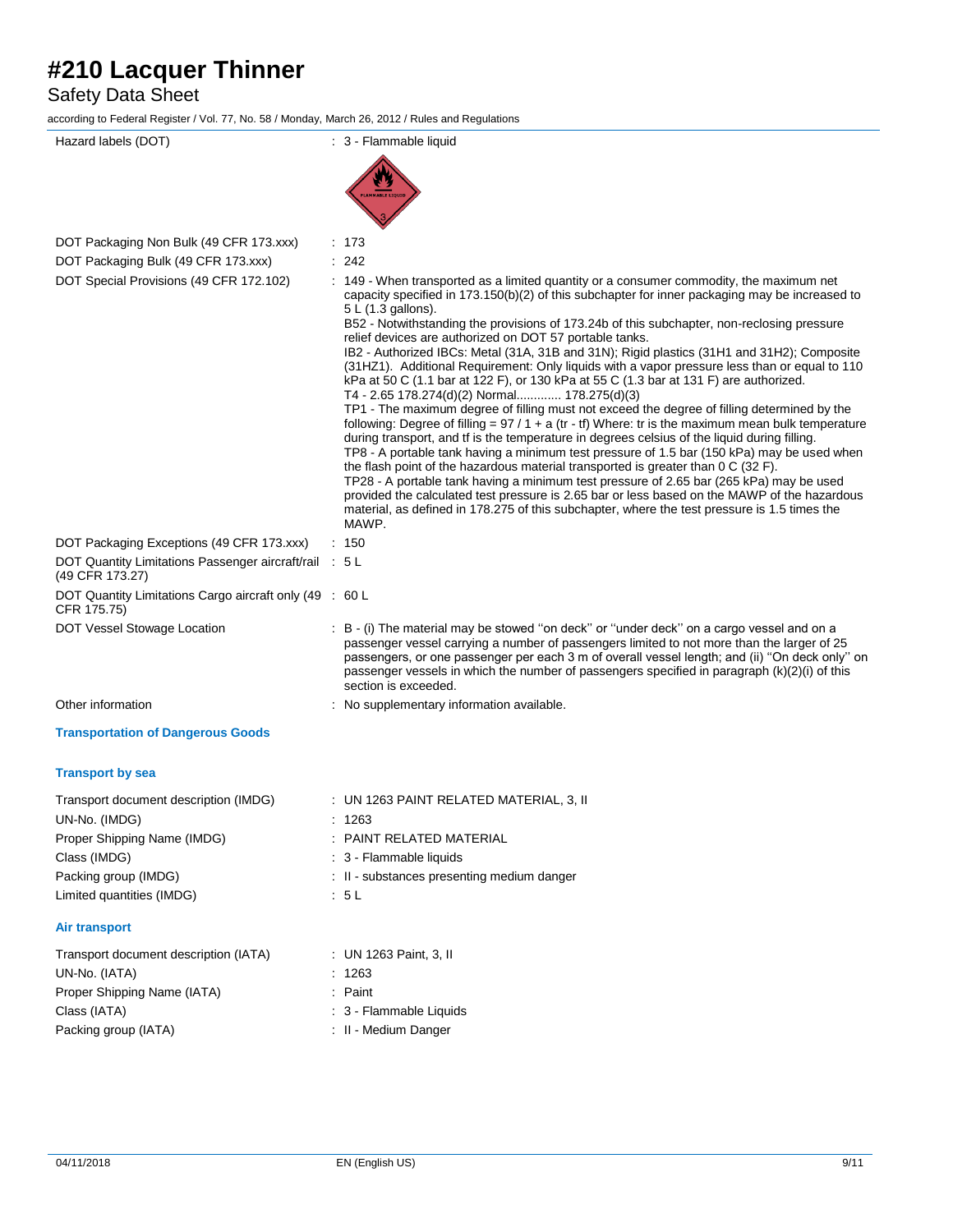## Safety Data Sheet

according to Federal Register / Vol. 77, No. 58 / Monday, March 26, 2012 / Rules and Regulations

| <b>SECTION 15: Regulatory information</b> |                                                                                   |
|-------------------------------------------|-----------------------------------------------------------------------------------|
| 15.1. US Federal regulations              |                                                                                   |
| #210 Lacquer Thinner                      |                                                                                   |
| SARA Section 311/312 Hazard Classes       | Immediate (acute) health hazard<br>Delayed (chronic) health hazard<br>Fire hazard |

All components of this product are listed, or excluded from listing, on the United States Environmental Protection Agency Toxic Substances Control Act (TSCA) inventory

Reportable Quantity (RQ), of the product: 1901 lb

Chemical(s) subject to the reporting requirements of Section 313 or Title III of the Superfund Amendments and Reauthorization Act (SARA) of 1986 and 40 CFR Part 372.

| Isopropyl Alcohol 99% | CAS-No. 67-63-0      | 14%<br>- 8 |
|-----------------------|----------------------|------------|
| Toluene               | 108-88-3<br>CAS-No.  | 55%<br>48  |
| Xylene                | 1330-20-7<br>CAS-No. | $4 - 8%$   |

| <b>Acetone (67-64-1)</b>                                                                    |         |  |
|---------------------------------------------------------------------------------------------|---------|--|
| <b>CERCLA RQ</b><br>5000 lb                                                                 |         |  |
| Isopropyl Alcohol 99% (67-63-0)                                                             |         |  |
| SARA Section 311/312 Hazard Classes<br>Health hazard - Serious eye damage or eye irritation |         |  |
| Methyl Ethyl Ketone (78-93-3)                                                               |         |  |
| <b>CERCLA RQ</b><br>5000 lb                                                                 |         |  |
| Toluene (108-88-3)                                                                          |         |  |
| <b>CERCLA RQ</b>                                                                            | 1000 lb |  |
| Xylene (1330-20-7)                                                                          |         |  |
| <b>CERCLA RQ</b>                                                                            | 100 lb  |  |

#### **15.2. International regulations**

#### **CANADA**

No additional information available

#### **Isopropyl Alcohol 99% (67-63-0)**

Listed on the Canadian DSL (Domestic Substances List)

#### **EU-Regulations**

No additional information available

#### **National regulations**

No additional information available

#### **15.3. US State regulations**

**A** WARNING This product can expose you to Toluene, which is known to the State of California to cause birth defects or other reproductive harm. For more information go to www.P65Warnings.ca.gov.

|                                                                     | <b>Toluene (108-88-3)</b>                                            |                                                                              |                                                                            |                                     |                                        |  |  |
|---------------------------------------------------------------------|----------------------------------------------------------------------|------------------------------------------------------------------------------|----------------------------------------------------------------------------|-------------------------------------|----------------------------------------|--|--|
| $U.S. -$<br>California -<br>Proposition 65<br>- Carcinogens<br>List | U.S. - California -<br>Proposition 65 -<br>Developmental<br>Γoxicit∨ | U.S. - California -<br>Proposition 65 -<br>Reproductive<br>Toxicity - Female | U.S. - California -<br>Proposition 65 -<br>Reproductive Toxicity<br>- Male | No significant risk level<br>(NSRL) | Maximum allowable<br>dose level (MADL) |  |  |
| No                                                                  | Yes                                                                  | No.                                                                          | No                                                                         | 7000                                |                                        |  |  |

#### **Acetone (67-64-1)**

U.S. - Massachusetts - Right To Know List

U.S. - New Jersey - Right to Know Hazardous Substance List

U.S. - Pennsylvania - RTK (Right to Know) List